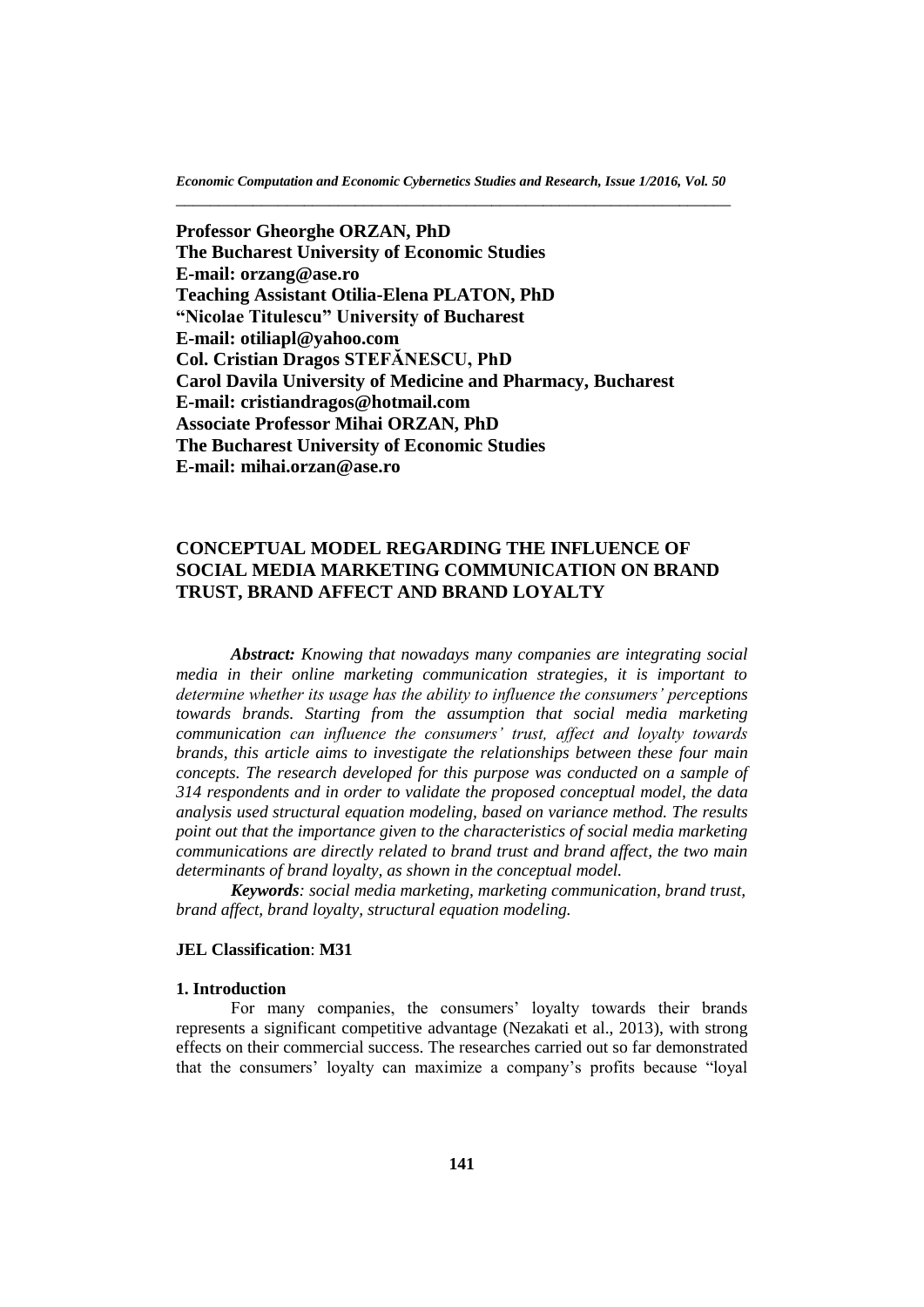customers are willing to purchase more frequently, spend money on trying new products or services, recommend products and services to others, and give companies sincere suggestions" (Reichheld & Sasser, 1990 apud Khan, 2013, p. 184). Besides that, customer loyalty "creates entry barriers for competing brands, gives the company time to react on competitors innovations, makes it possible to charge higher prices and it also functions as a buffer in times of intense price competition" (Anselmsson et al., 2007 apud Khan, 2013, p. 180). Also, loyal customers generate long term/high customer retention, reduce marketing costs (Nezakati et al., 2013) and lead to a greater market share (Chaudhuri & Holbrook, 2001).

In this context, Durukan & Bozaci (2011 apud Khan, 2013, p.178) "asserted that under today's competitive and difficult business environment, loyal customers are vital for success and continuity of companies". Nowadays, the longevity of a customer's loyalty can be considered a key factor for long-term success of companies (Dahlgren, 2011, p. 14). Because of this, brand loyalty came to be compared to "a Holy Grail for marketers" (Kapferer, 2005 apud Nezakati et al., 2013, p. 126). Therefore, the companies are implementing marketing strategies in order to develop, maintain or enhance customer loyalty (Dick & Basu, 1994 apud Dahlgren, 2011) using different tools and techniques. It is important to notice that loyalty is like "a double-edge sword" (Nezakati et al., 2013, p. 127) meaning that the companies must act continuously in order to gain and retain their customers (Dahlgren, 2011), otherwise the company's success can turn into failure.

Ouwersloot & Duncan (2008) consider that marketing communication is a collective term that describes all the variety of planned messages used to build a brand. One of the main marketing communication strategies that are being used nowadays in order to build brands is related to the usage of social media. Social media has gained high popularity among marketers and has been integrated into companies' marketing strategies due to its special characteristics and advantages.In this virtual environment, companies can create close relationships with their customers, that can lead to a higher consumers' involvment with their brands. The scientific literature indicates that customers' loyalty can be enhanced with the help of social media marketing communication strategies.The messages about brands,created by companies and communicated through social media,are developing mainly the brand awareness, which is the first step, crucial in the process of building a brand. Further, the objective of social media marketing communication is to outline the brand image in the consumers'minds. Using this environment, companies can then strengthen the consumers'trust in brands and can stimulate the development of consumers' attachment towards brands, thus enhancing their loyalty (Platon & Orzan, 2015).

Therefore, the research presented in thispaperaims to study the influence of social media marketing communication on brand loyalty and its main determinants: brand trust and brand affect. In this respect, it has been developed a quantitative research among Romanian respondents, who use social media for interacting with brands.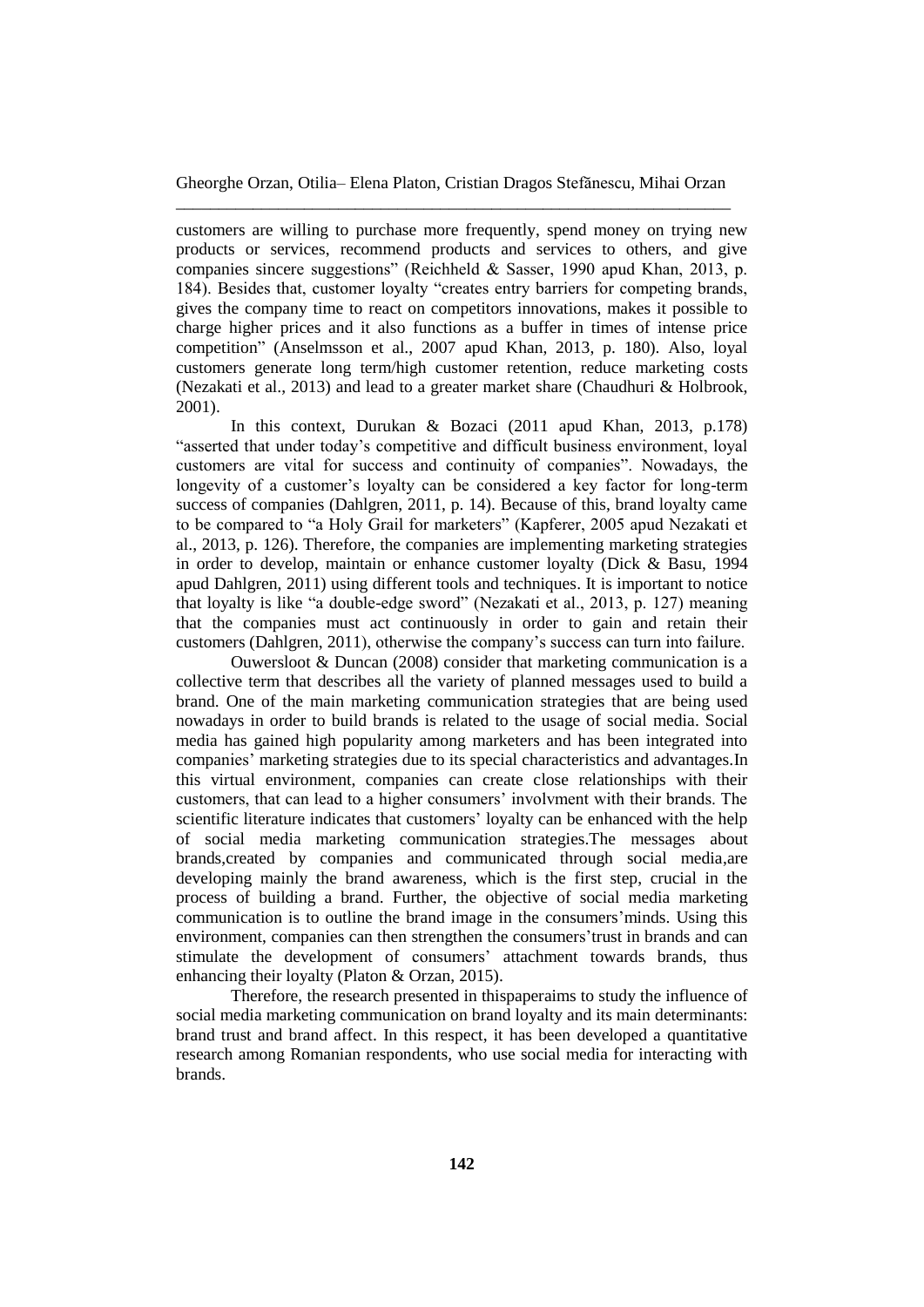\_\_\_\_\_\_\_\_\_\_\_\_\_\_\_\_\_\_\_\_\_\_\_\_\_\_\_\_\_\_\_\_\_\_\_\_\_\_\_\_\_\_\_\_\_\_\_\_\_\_\_\_\_\_\_\_\_\_\_\_\_\_

## **2. Brand loyalty**

Given its importance, in the specialized literature, starting from Copeland in 1923 (Dahlgren, 2011, p. 12) until today, the concept of loyalty has been treated in various ways. Most of the studies have revealed that loyalty is a complex concept, which involves its approach from various perspectives.

Lau & Lee (1999, p. 341) mention that, starting from specialists like Day (1969) and Jacoby (1971), in the specialized literature it was submitted the distinction between two brand loyalty approaches, namely: *the behavioral brand loyalty approach* and *the attitudinal brand loyalty approach*. In this context, one of the most important definitions of brand loyalty was given by Jacoby & Kyner (1973 apud Dahlgren, 2011, p. 12) who described loyalty as "a biased behavioral response expressed over time by a decision making unit with respect to one or more alternative brands out of a set of brands and being a function of psychological processes".

The behavioral brand loyalty approach considers that consumer loyalty is a behavioral construct, that is related to the action or intention to repeat the purchase of a product or service (Nam et al., 2011, p. 1011). In this regard, Oliver (1997 apud Pappu et al, 2005, p. 145) defined brand loyalty as "a deeply held commitment to rebuy or repatronise a preferred product or service consistently in the future, despite situational influences and marketing efforts having potential to cause switching behavior". Tucker (1964 apud Lau & Lee, 1999, p. 343) argues that only "behavior is the full statement of what brand loyalty is".

The attitudinal brand loyalty approach reflects the consumer's psychological involvement towards a brand, without necessarily taking into account the act of repeated purchases over time (Nam et al., 2011, p. 1015). Day (1969 apud Lau & Lee, 1999, p. 342) suggested that loyalty should be seen as "repeated purchases prompted by strong internal dispositions". Rossiter & Percy (1987 apud Pappu et al., 2005, p. 145) "argued that brand loyalty is often characterised by a favourable attitude towards a brand and repeated purchases of the same brand over time". Attitude is therefore important for loyalty, as it leads to behavior. In addition, the attitude may explain how and why a consumer's loyalty develops, issues that are unable to explain by the behavior (Geçti & Zengin, 2013, p. 113). Thus, according to Khan (2013, p. 170; 177), "a richer understanding of the attitudinal component of loyalty is crucial", since positive attitude is a prior condition for building true brand loyalty.

Pappu et al. (2005, p. 145) consider that the behavioral perspective concentrates on "the consumer's actual loyalty to the brand as reflected in purchase choices", while the attitudinal perspective emphasizes the "consumer intentions to be loyal to the brand".

In addition to this view, which has already became traditional, Dahlgren (2011) notes that the brand loyalty approach has evolved over time and considers that there are five major perspectives defining its dimensions (Fig. 1), namely: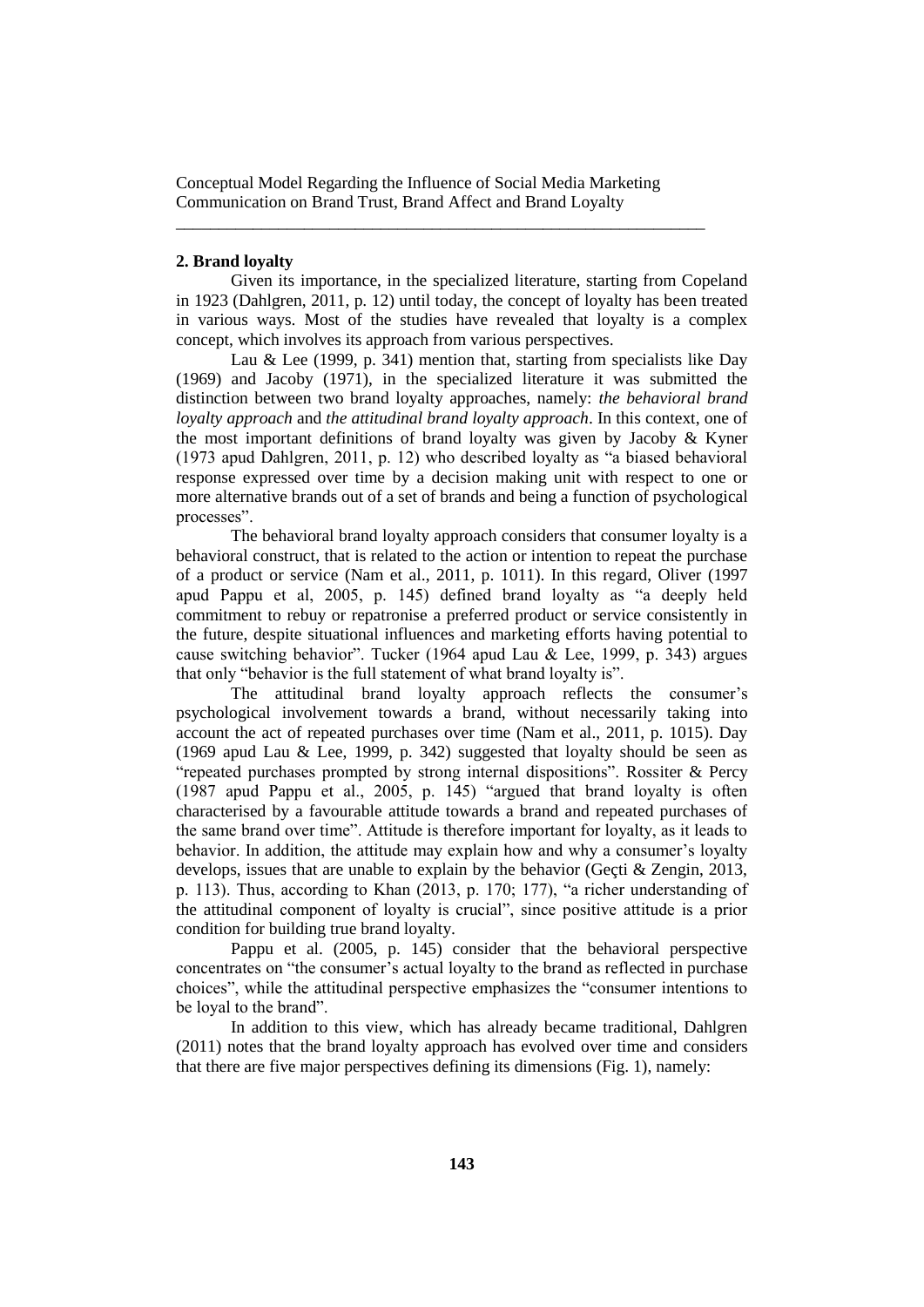- *one-dimensional loyalty*: it reflects the prevailing conception until 1970, which considers that loyalty is related to the share of total purchases, buying frequency, buying pattern or buying probability;
- *two-dimensional loyalty*: it was developed along with Day's (1969) opinion that loyalty should be evaluated from two perspectives, attitudinal as well as behavioral, in order to understand what consumers feel and do for the brand;
- *three-dimensional loyalty*: it considers that a two-dimensional approach is not sufficient for understanding the consumers loyalty and proposes a combination of cognitive, emotional and/or behavioral responses, that reflect the consumer's thoughts, feelings and actions towards a brand (Dick & Basu, 1994; Oliver, 1997; Worthington et al., 2009 apud Dahlgren, 2011, p. 22);
- *four-dimensional loyalty*: it proposes four phases of loyalty, mainly the cognitive, affective, conative and behavioral phase, where the last two stages make the distinction between the commitment to buy and the action of repeatedly purchasing the brand (Oliver, 1999 apud Dahlgren, 2011, p. 24);
- *multi-dimensional brand loyalty*: this perspective considers that loyalty is a multidimensional concept, influenced by all of the above factors and also by trust and commitment.



**Figure 1. Conceptualizations of brand loyalty dimensions**

Source: Dahlgren, 2011, p. 32 (adapted).

Therefore, the multidimensionality of loyalty shows that focusing only on the behavioral component can not provide a complete understanding of the concept.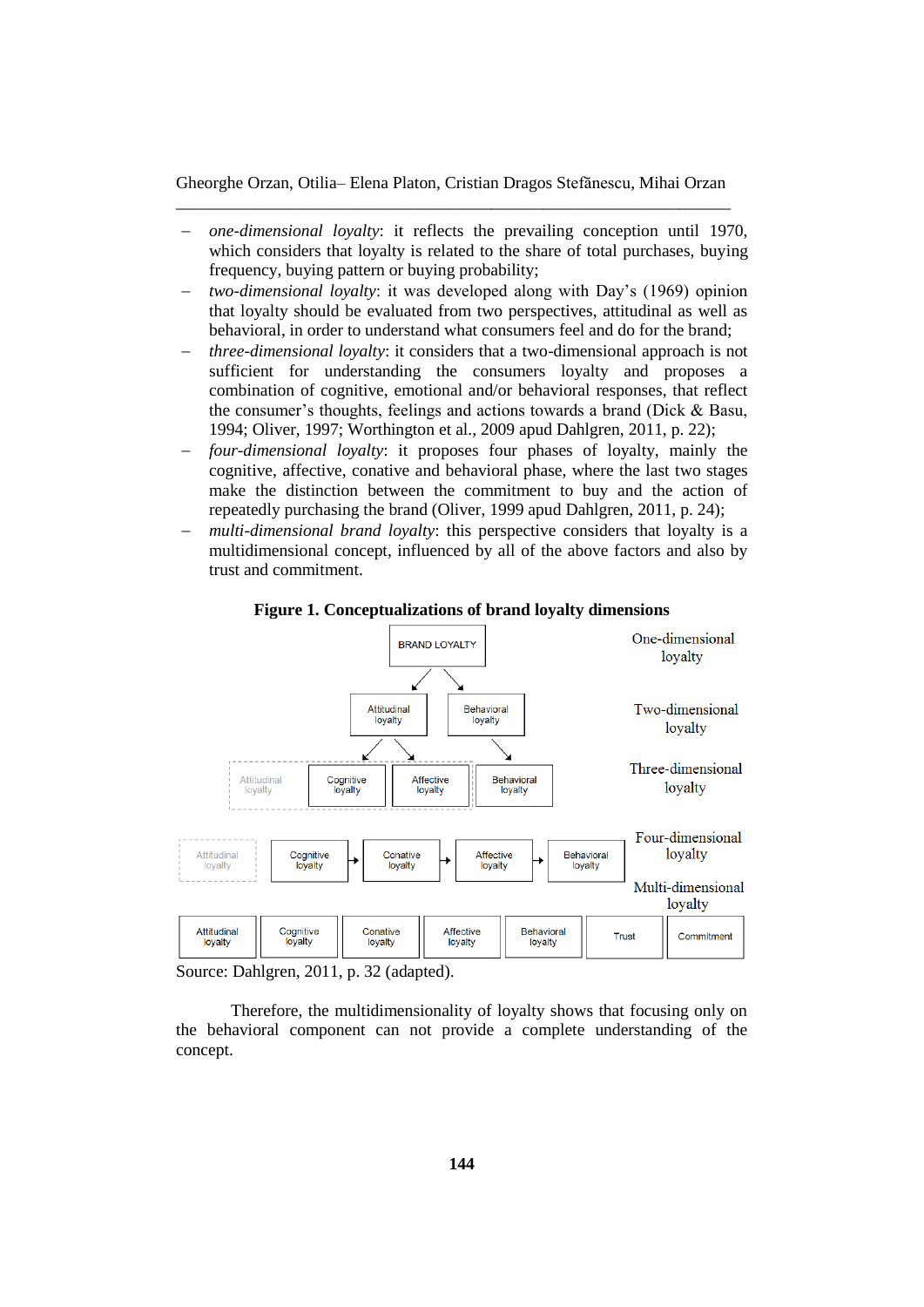\_\_\_\_\_\_\_\_\_\_\_\_\_\_\_\_\_\_\_\_\_\_\_\_\_\_\_\_\_\_\_\_\_\_\_\_\_\_\_\_\_\_\_\_\_\_\_\_\_\_\_\_\_\_\_\_\_\_\_\_\_\_

Besides mere conceptual understanding, loyalty must be assessed and measured in order to be turned into a real competitive advantage for companies. Since the brand loyalty significance is heterogeneous, the measurement of this concept is characterised by the same feature. Mellens et al. (1996, p. 512) propose a classification of brand loyalty measurements into four categories, which are presented as opposing, namely:

- *behavioral* versus *attitudinal* measures;
- *individual-oriented* versus *brand-oriented* measures.

The main difference between behavioral and attitudinal measures arises from their emphasis on the actual purchase behavior or on the cognitive component of loyalty. Although each of them has specific advantages and disadvantages, the attitudinal measurement may have a lower accuracy, implying that its validity depends on the strength of the attitude-behavior relationship (Mellens et al., 1996, p. 514). Individual-oriented and brand-oriented measures assume that brand loyalty is the result of the consumer's mental processing of brand's features or is a property of the brand's features. However, for a more complete understanding of brand loyalty,it is useful a interweaving of all these measurements. In this regard, by combining all the measurements listed above could be developed brand-oriented attitudinal measures, individual-oriented attitudinal measures, brand-oriented behavioral measures and individual-oriented behavioral measures (Mellens et al., 1996).

Another important aspect regarding brand loyalty is related to the antecedents of loyalty. Day (1969) suggested that loyalty is prompted by strong internal dispositions. Therefore, two internal dispositions that act as antecedents of consumer loyalty are: *brand trust* and *brand affect* (Chaudhuri & Holbrook, 2001, p. 81; Halim, 2006, p. 1; Geçti & Zengin, 2013, p. 111).

# **3. Brand trust**

O'Shaughnessy (1992 apud Lau & Lee, 1999, p. 342) believes that "underlying loyalty is always trust". Brand trust can be defined as "a consumer's willingness to rely on the brand in the face of risk because of expectations that the brand will cause positive outcomes" (Lau & Lee, 1999, p. 344). In order to build trust, products or services must always meet or even exceed the consumers' expectations. According to Dahlgren (2011, p. 28-29) "brand trust leads to brand loyalty because trust creates exchange relationships that are highly valued". In this respect, it is important to focus on building and maintaining brand trust since it represents "the basis for long-term customer relationship" (Burmann et al., 2009, p. 391).

# **4. Brand affect**

Brand loyalty is a measure of "the attachment that a customer has to a brand" (Aaker, 2005, p. 50). Brand affect is a concept that reflects the consumer's emotional involvement towards a brand, due to the fact that "the brand acts as an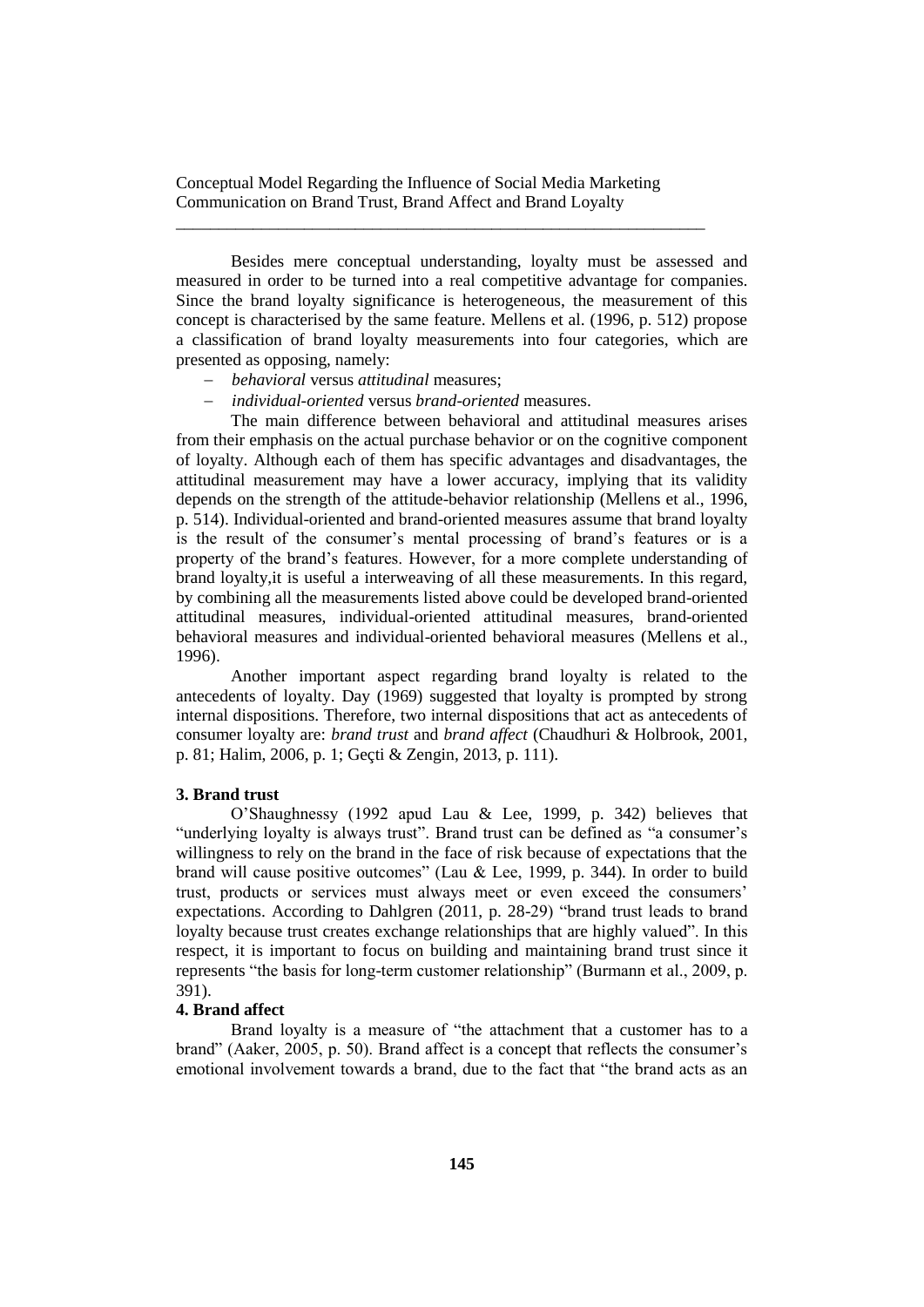important reflection of self-identity or is an important symbol of something meaningful to the consumer" (Goldsmith, 2012, p. 121). Consumers develop an attachment towards brands because they trust them and consider them close to their lifestyle and values. In this respect, Park et al. (2008, p. 5) define brand attachment as "the strength of the cognitive and affective link between a consumer and a brand", which has the capacity to lead towards developing long-term relationships between these parts (Dahlgren, 2011 p. 19). Also, a positive consumer affection towards the brand leads to a consistent repurchase of it (Mellens et al., 1996).

### **5. The relationship between brand trust, brand affect and brand loyalty**

In order to highlight the connections between trust, affect and loyalty, Geçti& Zengin (2013) defined a conceptual model that demonstrates the direct and mediatedeffects between these three elements (Fig. 2). The model includes both the attitudinal and the behavioral loyalty and considers that"behavioral loyalty is a result of attitudinal loyalty" (Bennett & Thiele, 2002 apudGeçti& Zengin, 2013, p. 113).

# **Figure 2. The relationship between brand trust, brand affect and brand**



Source: Geçti&Zengin, 2013, p. 116.

The model presents trust as the result of a well-thought and examined process (Chaudhuri & Holbrook, 2001 apudGeçti& Zengin, 2013), which has a significant impact on consumers' attitudinal and behavioral loyalty. Brand trust directly influences brand affect, which is considered to manifest as a spontaneously and immediately reaction and as a result of a less structured process. The brand affect has a mediating effect between brand trust and attitudinal brand loyalty.

## **6. The conceptual model and the research hypotheses**

In order to gainconsumers' loyalty, companies candevelop marketing strategies that may influence the consumers' internal dispositions and choices regarding brands. As it was presented above, many companies are nowadays successfully developing social media marketing strategies. De Pelsmacker et al.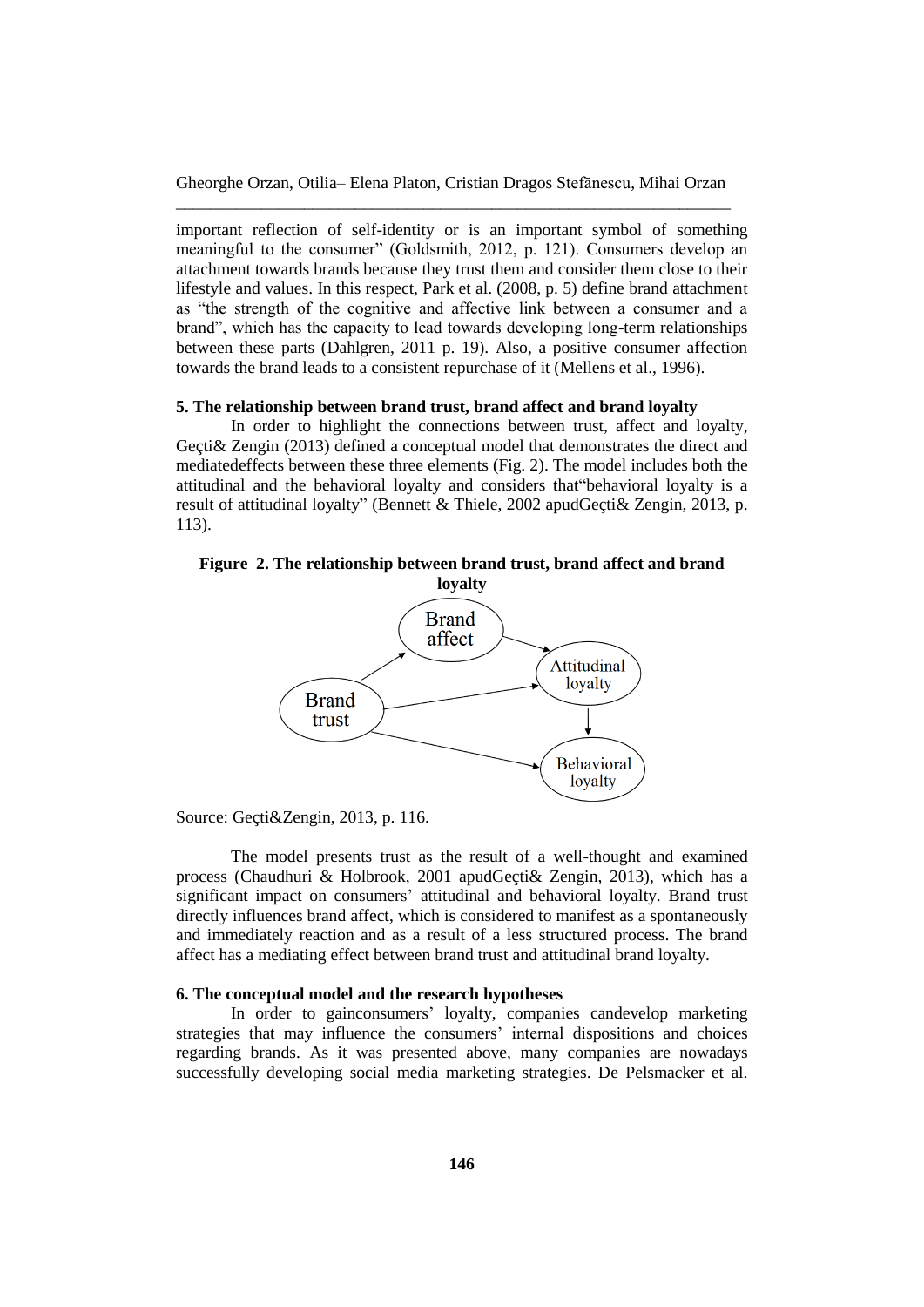\_\_\_\_\_\_\_\_\_\_\_\_\_\_\_\_\_\_\_\_\_\_\_\_\_\_\_\_\_\_\_\_\_\_\_\_\_\_\_\_\_\_\_\_\_\_\_\_\_\_\_\_\_\_\_\_\_\_\_\_\_\_

(2007) consider that one of the marketing objectives that can be pursued in social media is related to the creation and development of brand loyalty. Macy & Thompson (2011) consider that companies that decide to integrate social media into their brand communication strategies, will discover that social media is one of the strongest brand power accelerators because it supports consumers' retention and engagement and brand loyalty.

Social media marketing communicationneeds to follow a brand strategy in order to strengthen brand loyalty. The most important aspect to note is that the mere presence of a brand in social media will not able to provide benefits unless it is accompanied by the consumers' involvement.In social media, consumers should be able to identify themselves with the brand and develop a long-term relationship with it. In this way, "in time, trust develops, and people become loyal to brands" (Gunelius, 2011, p. 155).Also, in social media, consumers must be connected to a source of emotions and feelings about the brand, which facilitates the establishment of long-term bondsbetween consumers and brands (Platon & Orzan, 2015, p. 145). Berry & Parasuraman(1991 apud Kabadayi&Koçak Alan, 2012, p. 80) stated that "relationships are built on the foundation of brand affect".Developing continuous interactions with the brand "can add a level of emotional involvement that ties a person to a brand irrevocably" (Gunelius, 2011, p. 170). According to Chaudhuri & Holbrook(2002 apud Kabadayi&Koçak Alan, 2012, p. 81) "favorable and positive emotions are associated with high level of brand loyalty". Based on these aspects, consumers can develop trust and can become emotionally attached to brands. In other words, "building relationships on the social Web is practically a guaranteed way of deepening brand loyalty" (Gunelius, 2011, p. 170).

Based upon all the theoretical aspects presented above, it was developed the conceptual model regarding the influence of social media marketing communication on brand trust, brand affect and brand loyalty. The conceptual model was defined based on the following hypotheses (Fig. 3):

**H1:**There is a direct and positive effect between social media marketing communication and brand trust.

**H2:**There is a direct and positive effect between social media marketing communication and brand affect.

**H3:**There is a direct and positive effect between brand trust and brand affect.

**H4:** There is a direct and positive effect between brand trust and brand loyalty.

**H5:**There is a direct and positive effect between brand affect and brand loyalty.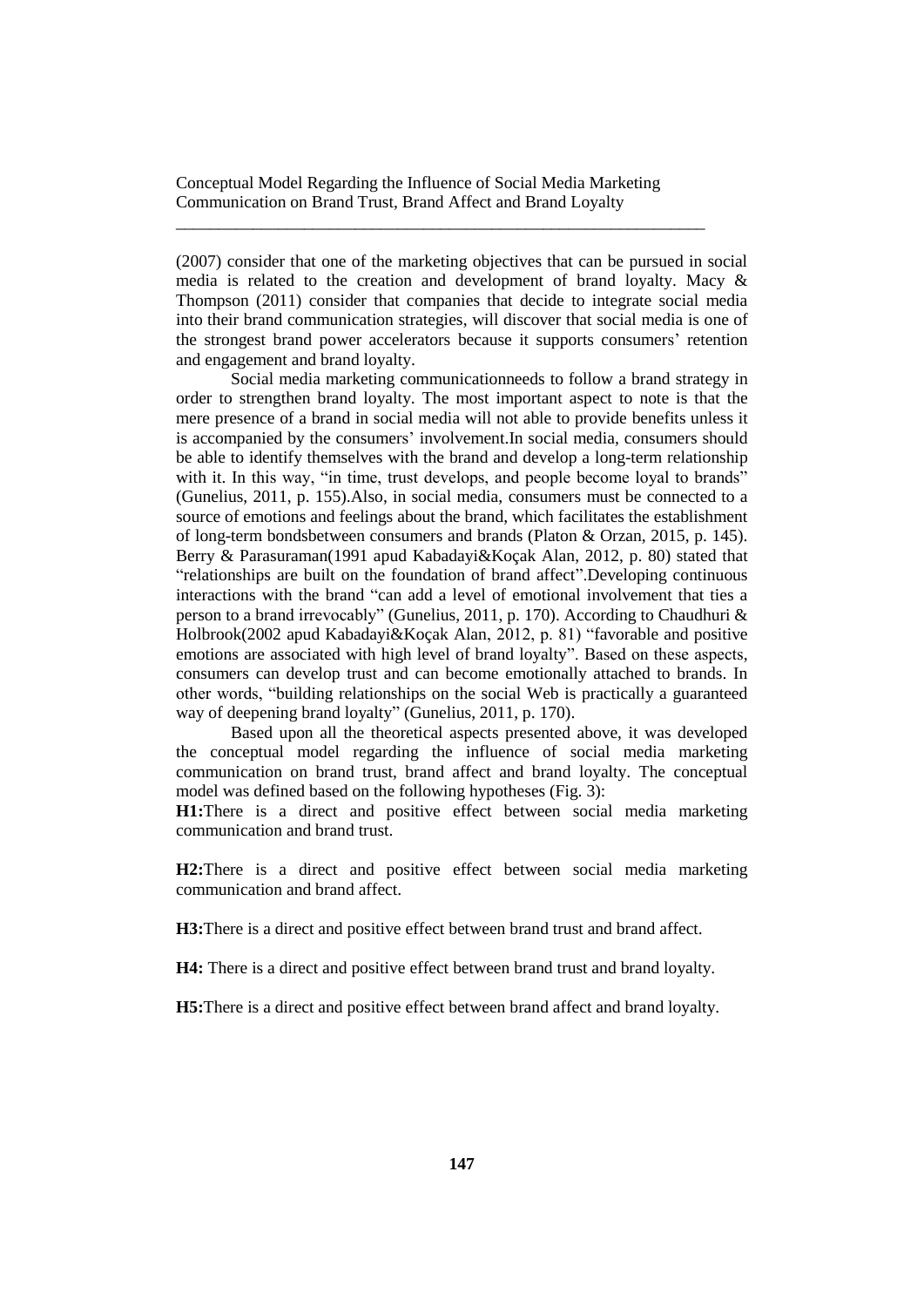

**marketing communication on brand trust, brand affect and brand loyalty**

**Figure 3. The conceptual model regarding the influence of social media** 

The conceptual model includes four variables.The variable *social media marketing communication* was defined as a formative variable and it was measured through 10 items, using a 7-point semantic differential, from 1-completely unimportant to 7-extremely important. The variables *brand trust, brand affect* and *brand loyalty* were defined as reflective variables and were measured through 5 items each, evaluated on 7-points Likert scales, from 1-strongly disagree to 7 strongly agree. The measures used were individual-oriented attitudinal measures. All the brand-related measurements were created taking into account the influence of social media marketing communication on consumers' perceptions. The measurements were oriented towards the category of electronic products brands.

The items used to measure social media marketing communication characteristics were created especially for this research taking into account the most important elements of the communication procces.The items used to measure brand trust were adapted from the scales developed by Halim (2006), Delgado-Ballester et al. (2003 apud Zarantonello, 2008) and Geçti&Zengin (2013). The items used to measure brand affect were adapted from the scales developed by Halim (2006), Thomson et al. (2005 apud Zarantonello, 2008) and Geçti&Zengin (2013).The items used to measure brand loyalty were adapted from the scales developed by Yoo & Donthu (2001), Halim (2006), Khan (2009 apud Dahlgren, 2011) and Geçti&Zengin (2013)(Table 1).

| Variable                                   | <b>Type</b> | <b>Items</b>                                                                                                                                                                                                                                                                                                                                           |  |
|--------------------------------------------|-------------|--------------------------------------------------------------------------------------------------------------------------------------------------------------------------------------------------------------------------------------------------------------------------------------------------------------------------------------------------------|--|
| Social media<br>marketing<br>communication | Formative   | The reputation of the company<br>Consumer's trust in the company<br>The credibility of the message<br>The informative value of the message<br>The attractiveness of the message<br>The promotional nature of the message<br>The frequency of transmitting the message<br>Consumer's trust in the social media<br>platform used to transmit the message |  |

**Table 1. Measurement scales of the variables**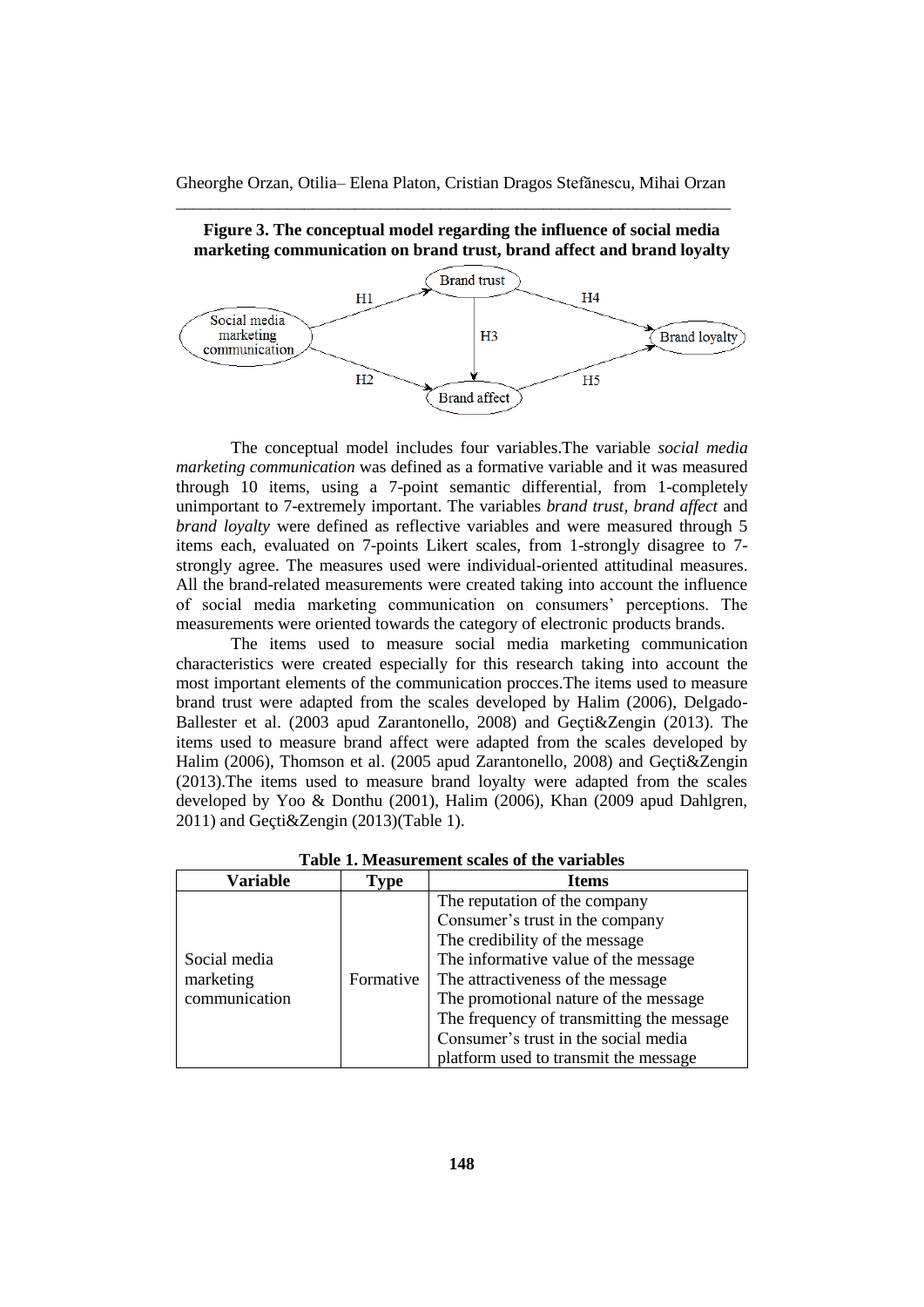|                      |            | The relevance of the message.    |  |  |
|----------------------|------------|----------------------------------|--|--|
|                      |            | The interactivity of the message |  |  |
|                      |            | Matching with the brand          |  |  |
|                      |            | Fulfillment of needs             |  |  |
| <b>Brand</b> trust   |            | High quality                     |  |  |
|                      |            | Safety                           |  |  |
|                      | Reflective | Confidence                       |  |  |
|                      |            | Sympathy                         |  |  |
|                      |            | Appreciation                     |  |  |
| <b>Brand</b> affect  |            | <b>Closeness</b>                 |  |  |
|                      |            | Affinity                         |  |  |
|                      |            | Connection                       |  |  |
|                      |            | Preference                       |  |  |
|                      |            | Prioritization                   |  |  |
| <b>Brand loyalty</b> |            | Selection                        |  |  |
|                      |            | Purchase intention               |  |  |
|                      |            | Recommendation                   |  |  |

\_\_\_\_\_\_\_\_\_\_\_\_\_\_\_\_\_\_\_\_\_\_\_\_\_\_\_\_\_\_\_\_\_\_\_\_\_\_\_\_\_\_\_\_\_\_\_\_\_\_\_\_\_\_\_\_\_\_\_\_\_\_

## **7. Research methodology**

The research aimed to identifiy the characteristics of social media marketing communications that have the ability to influence the consumers' trust, affect and loyalty towards brands. In order to achieve this purpose, it was developed a quantitative research based on a sample survey. The data were collected using an online self-administered questionnaire. Oriented sampling technique was used to select the participants.The research was conducted during the period April 27 – May 31, 2015, on a sample of 314 respondents, represented by Romanian consumers that use social media platforms in order to interact with brands of electronic products. The data were analysed using structural equation modeling through variance method and partial least squares technique. Choosing this method was determined by its many advantages, including: the ability to test models composed of both reflective and formative latent variable, the analysis of databases with abnormal and asymmetric distributionsand the ability to assess both the properties of measurements and of complex relations of latent variables (Macovei, 2014). The softwares used to analyze and test the model were IBM SPSS Statistics 20 and WarpPLS 5.0.

## **8. Research findings**

The sample used in this research was composed of 53.8% women and 46.2% men, 19.4% were aged between 18-24 years old, 61.1% were aged between 25-34 years old, 15.3% were aged between 35-44 years old and 4.1% were aged over 45 years old. Regarding their level of studies, 15% were high school graduates, 0.6% were post secondary graduates, 40.1% were bachelor studies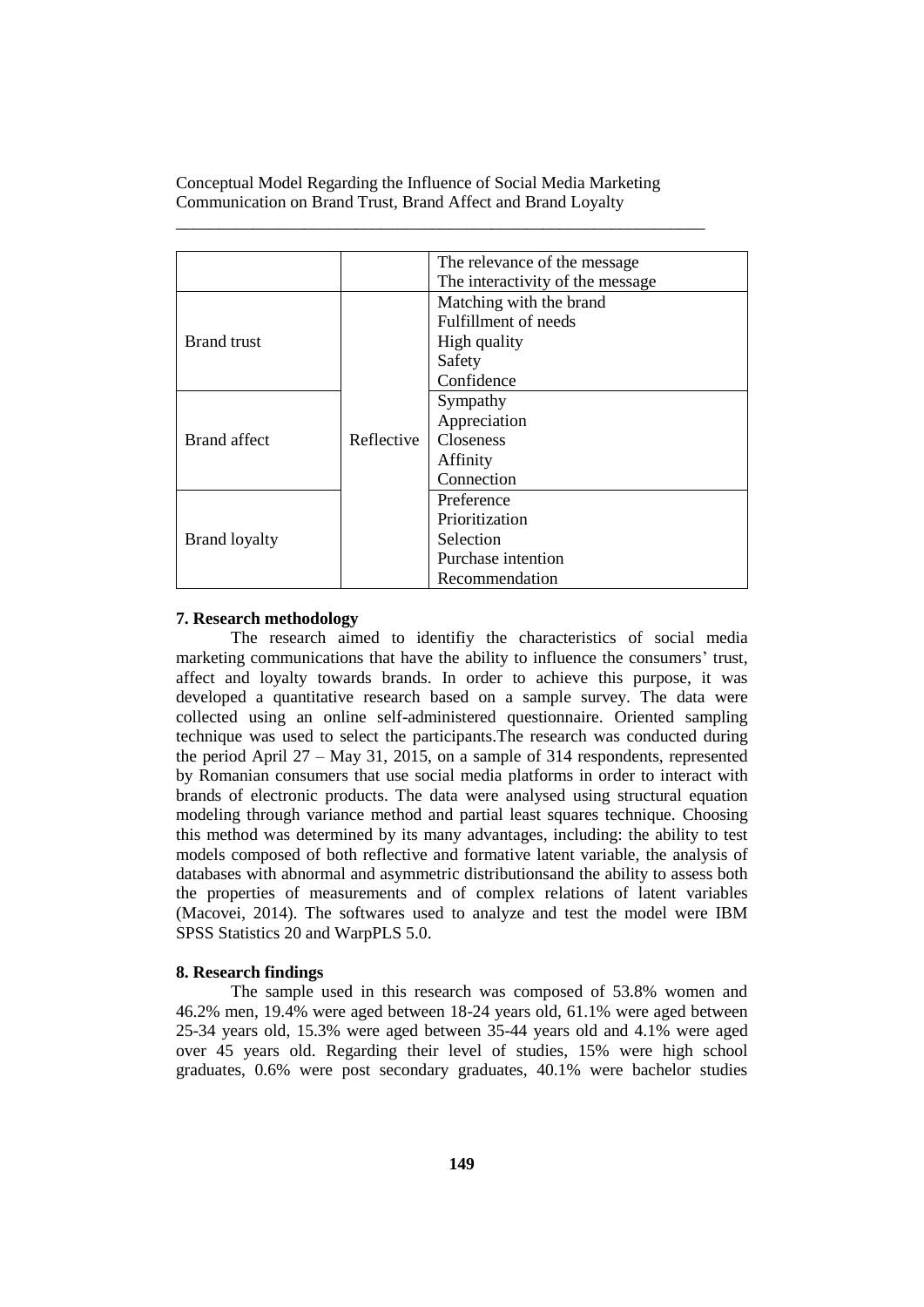graduates and 44.3% were postgraduates. In terms of monthly income, 21% had up to 1500 lei, 59% had between 1501 and 4500 lei, 11.1% had over 4501 lei and 8.9% had no personal incomes.As to the residence, 96.2% of respondents lived in urban areas while 3.8% in rural areas.

The social media platforms used by the respondents to interact with brands of electronic products were: Facebook (78.34%), reviews and ratings sites  $(61.46\%)$ , YouTube  $(59.23\%)$ , forums/newsgroups  $(49.36\%)$  and blogs (39.49%). The most frequently mentioned brands with whom consumers are interacting were: Samsung (63,69%), Apple (31.21%), Canon and Nikon (29,61% each) and Braun (27.38%).

In order to develop the SEM analysis, it was necessary to evaluatethe accuracy of the measurements. In this regard it wasconducted a reliability analysis based on the internal consistency of measurements, using Cronbach Alpha and composite reliability coefficients. As shown in table 2, all the values of Cronbach Alpha and composite realiability coefficients are above the recommended threshold of 0.7 (Macovei, 2014). The Cronbach Alpha coefficients are ranging from 0.828 to 0.932 and the composite reliability coefficients are ranging from 0.866 to 0.948, proving a very good reliability.

|                       | <b>SM</b> marketing | <b>Brand</b> | <b>Brand</b> | <b>Brand</b> |
|-----------------------|---------------------|--------------|--------------|--------------|
|                       | communication       | trust        | affect       | loyalty      |
| Cronbach's alpha      | 0.828               | 0.932        | 0.908        | 0.919        |
| Composite reliability | 0.866               | 0.948        | 0.932        | 0.940        |
| <b>AVE</b>            | 0.399               | 0.786        | 0.732        | 0.757        |
| Q-squared             | -                   | 0.191        | 0.612        | 0.685        |
| R-squared             |                     | 0.190        | 0.612        | 0.688        |

**Tabel 2. Latent variable coefficients**

The validity of the measurements was tested usingpredictive, convergent and discriminant validity. Predictive validity was measured through Q-squared coefficients. As shown in table 2, the values of Q-squared coefficients are ranging from 0.191 to 0.685 and are all above the threshold of 0.1 (Macovei, 2014), proving that the scales used for measuring brand trust, brand affect and brand loyalty have a good predictive capacity.

The convergent and discriminant validity were determined based on the exploratory and confirmatory factor analysis. Before running the factor analysis, were conducted the Kaiser-Meyer-Olkin and Bartlett tests. As shown in table 3, the the KMO test has a very good value (0.885), above the threshold of 0.5. Also, the significance value of Bartlett's test is under the threshold of 0.05, proving that the data are suitable for factor analysis.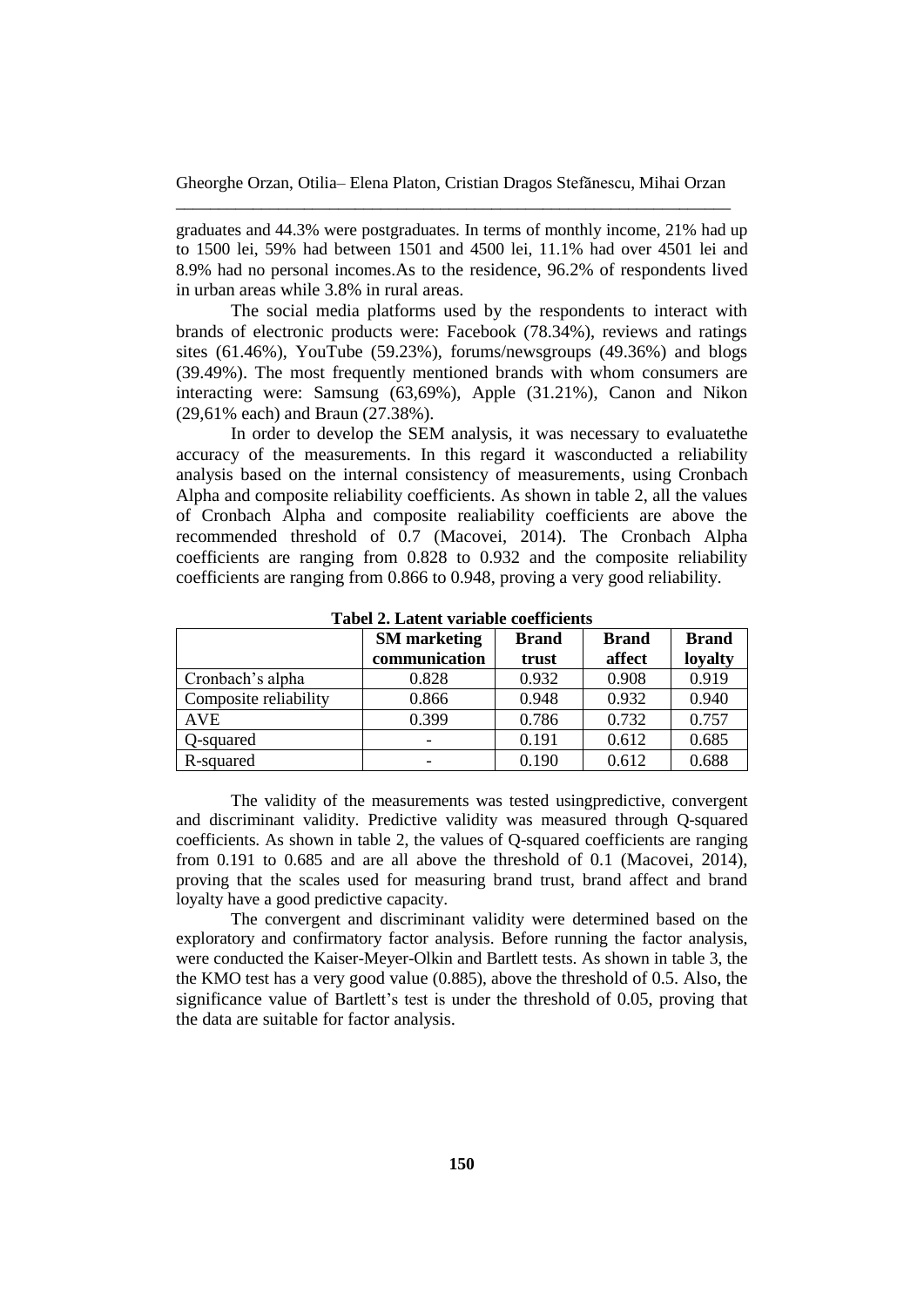\_\_\_\_\_\_\_\_\_\_\_\_\_\_\_\_\_\_\_\_\_\_\_\_\_\_\_\_\_\_\_\_\_\_\_\_\_\_\_\_\_\_\_\_\_\_\_\_\_\_\_\_\_\_\_\_\_\_\_\_\_\_

| Kaiser-Meyer-Olkin Measure of Sampling Adequacy | 0.885              |          |  |
|-------------------------------------------------|--------------------|----------|--|
| Bartlett's Test of Sphericity                   | Approx. Chi-Square | 6298.609 |  |
|                                                 | df                 | 300      |  |
|                                                 | $\angle$ 12.       |          |  |

**Table 3. KMO and Bartlett's test**

The convergent validity was determinend based on the factor loadings,that are presented in table 4. All factor loadings for brand trust, brand affect and brand loyalty have values above the threshold of 0.5 and the p values associated with the loadings are under the threshold of 0.05 (Hair et al., 2009 apud Kock, 2014), fulfilling the conditions of convergent validity. In case of the formative variable, this rule doesn't have to apply (Kock, 2014).

| <b>Items</b>                              | <b>Factor loadings</b> | P value |
|-------------------------------------------|------------------------|---------|
| The reputation of the company             | 0.630                  | < 0.001 |
| Consumer's trust in the company           | 0.661                  | < 0.001 |
| The credibility of the message            | 0.431                  | < 0.001 |
| The informative value of the message      | 0.467                  | < 0.001 |
| The attractiveness of the message         | 0.761                  | < 0.001 |
| The promotional nature of the message     | 0.688                  | < 0.001 |
| The frequency of transmitting the message | 0.662                  | < 0.001 |
| Consumer's trust in the social media      | 0.660                  | < 0.001 |
| platform used to transmit the message     |                        |         |
| The relevance of the message              | 0.599                  | < 0.001 |
| The interactivity of the message          | 0.684                  | < 0.001 |
| Matching with the brand                   | 0.869                  | < 0.001 |
| Fulfillment of needs                      | 0.857                  | < 0.001 |
| High quality                              | 0.915                  | < 0.001 |
| Safety                                    | 0.894                  | < 0.001 |
| Confidence                                | 0.894                  | < 0.001 |
| Sympathy                                  | 0.812                  | < 0.001 |
| Appreciation                              | 0.804                  | < 0.001 |
| Closeness                                 | 0.941                  | < 0.001 |
| Affinity                                  | 0.876                  | < 0.001 |
| Connection                                | 0.839                  | < 0.001 |
| Preference                                | 0.909                  | < 0.001 |
| Prioritization                            | 0.856                  | < 0.001 |
| Selection                                 | 0.898                  | < 0.001 |
| Purchase intention                        | 0.829                  | < 0.001 |
| Recommendation                            | 0.856                  | < 0.001 |

**Table 4. The factor loadings**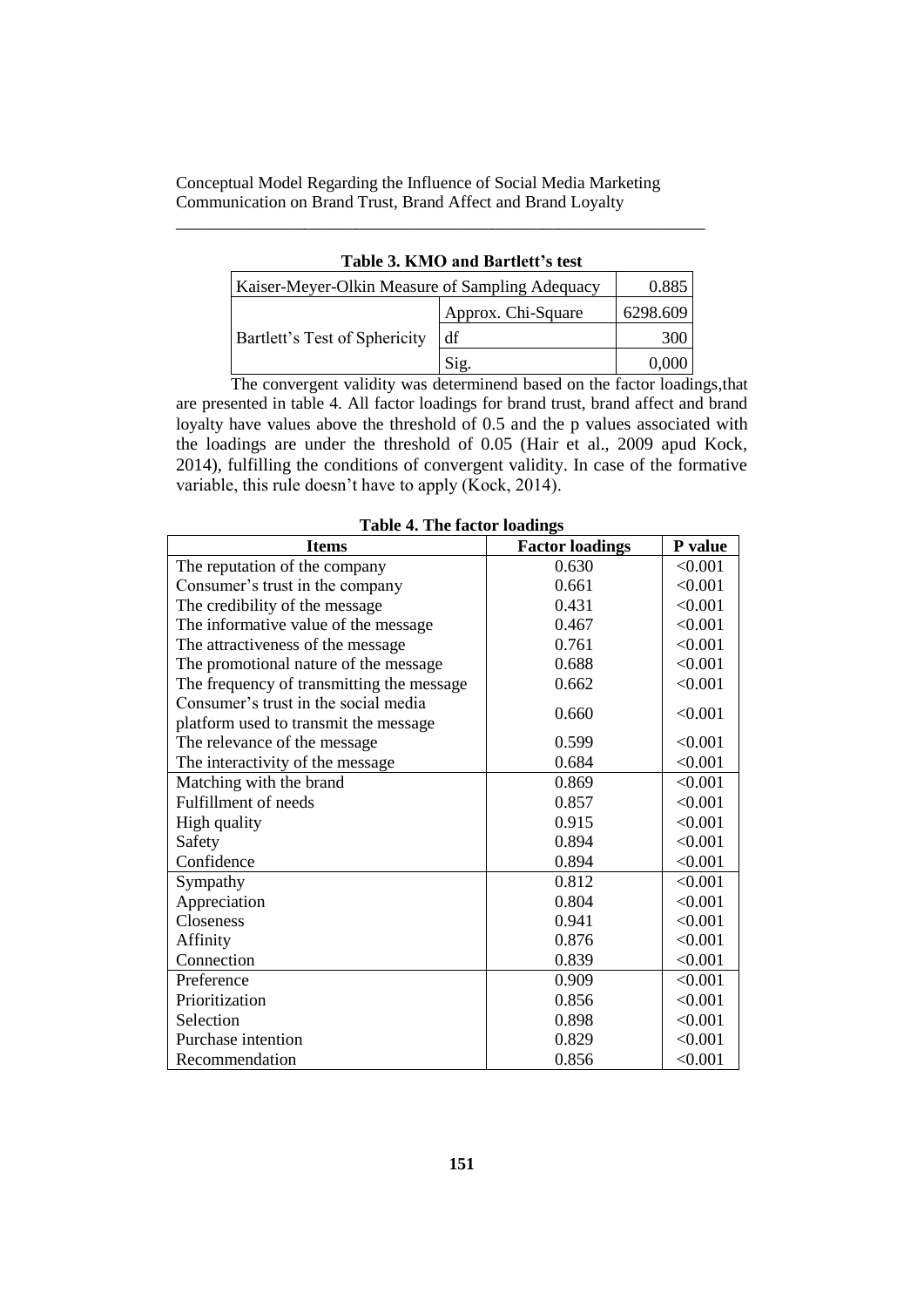Analysing the values of average variance extracted (AVE) presented in table 2, it can be seen that all the AVE values registered by the reflective variabiles are above the threshold of 0.5 and are under the values of the composite reliability coefficients. This also proves that the measurements have a good convergent validity.

The discriminant validity was determined by analysing the correlations among latent variables with squared roots of AVEs, presented in table 5.

|                      | <b>SM MarCom</b> | <b>Brand</b> trust | Brand affect | <b>Brand loyalty</b> |
|----------------------|------------------|--------------------|--------------|----------------------|
| <b>SM MarCom</b>     | (0.632)          | 0.404              | 0.461        | 0.405                |
| <b>Brand</b> trust   | 0.404            | (0.886)            | 0.755        | 0.764                |
| Brand affect         | 0.461            | 0.755              | (0.856)      | 0.754                |
| <b>Brand loyalty</b> | 0.405            | 0.764              | 0.754        | (0.870)              |

**Table 5. Correlations among latent variables with squared roots of AVEs**

As it can be seen all the values of squared roots of AVEs are higher than any of the values above or below them, in the same column (Kock, 2015), proving a good discriminant validity. In conclusion, all the measures used in this model are reliable and valid.

The next step in performing the SEM analysis consistedin determining the path coefficients and the p values for all the relationships included in the conceptual model. In this maner, it is possible to validate the research hypotheses. The validation of the research hypotheses is possible if the values of the path coefficients are above the threshold of 0.1 and the p values are under the threshold of 0.05 (Macovei, 2014). The path coefficients and the p values are shown in figure 4. As it can be seen, all the path coefficients have values above 0.1, ranging from 0.212 to 0.670 and all the p values are under 0.001. Therefore, the research hypotheses are validated.





The R-squared coefficients reflect the percentages of explained varianceassociated with each latent variables (Kock, 2015). Therefore, brand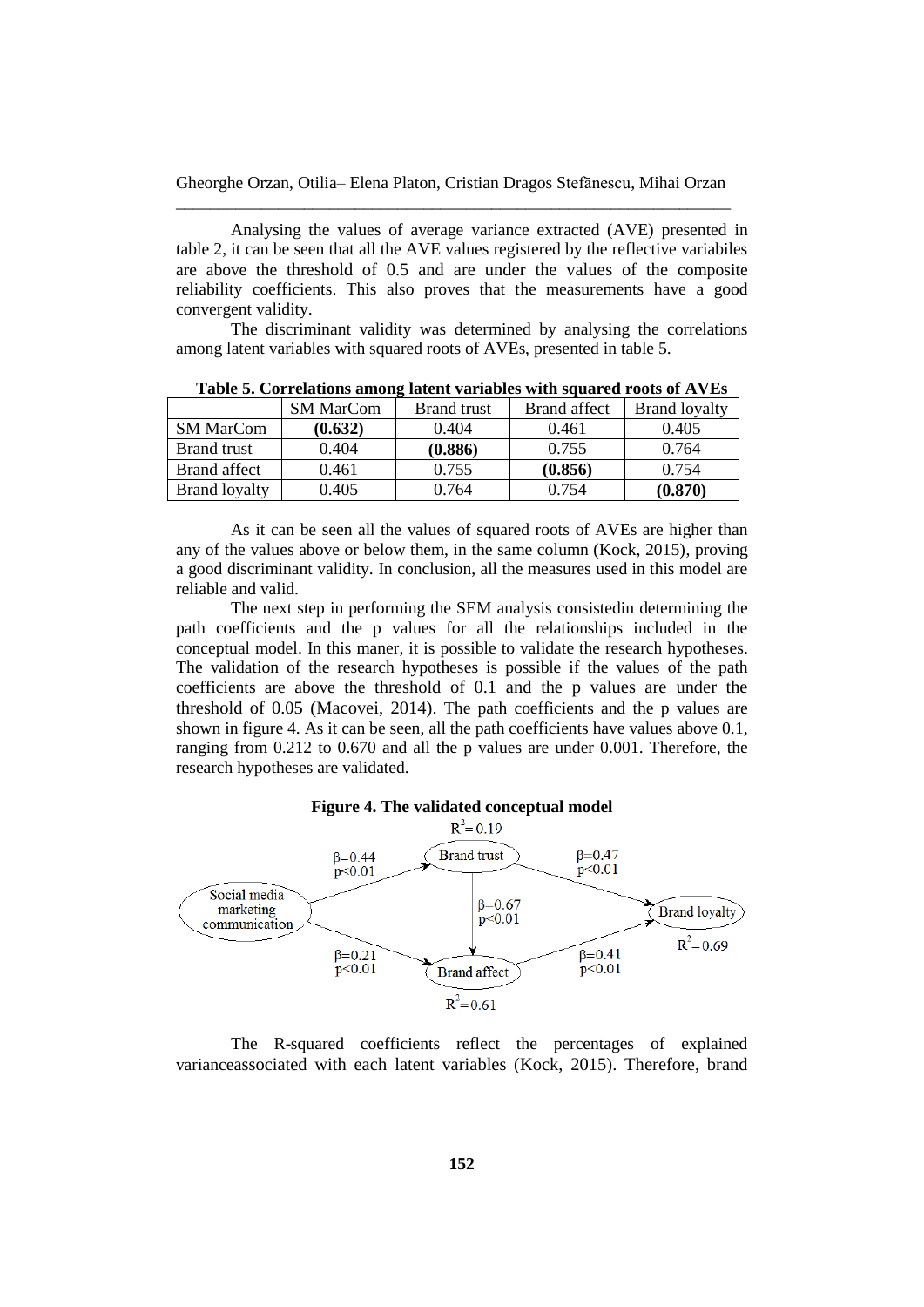\_\_\_\_\_\_\_\_\_\_\_\_\_\_\_\_\_\_\_\_\_\_\_\_\_\_\_\_\_\_\_\_\_\_\_\_\_\_\_\_\_\_\_\_\_\_\_\_\_\_\_\_\_\_\_\_\_\_\_\_\_\_

trust is explained by the social media marketing communication variable in a proportion of 19%. Brand affect is explained by social media marketing communication and brand trust in a proportion of 61%. Brand loyalty is 69% explained by brand trust and brand affect.

The SEM analysis allows to determine, besides the direct effects among the variables, also the indirect and total effects. As shown in table 6, social media marketing communication has a direct and also an indirect effect (through brand trust) on brand affect. The values of its total effect is 0.504. Social media marketing communication has a total effect on brand loyalty of 0.413.

|                    |                 | <b>SM MarCom</b> | <b>Brand</b> trust | <b>Brand</b> affect |
|--------------------|-----------------|------------------|--------------------|---------------------|
| <b>Brand</b> trust | Direct effect   | 0.436            |                    |                     |
|                    | Indirect effect |                  |                    |                     |
|                    | Total effect    | 0.436            |                    |                     |
| Brand affect       | Direct effect   | 0.212            | 0.670              |                     |
|                    | Indirect effect | 0.292            |                    |                     |
|                    | Total effect    | 0.504            | 0.670              |                     |
| <b>Brand</b>       | Direct effect   |                  | 0.472              | 0.411               |
| loyalty            | Indirect effect | 0.413            | 0.275              |                     |
|                    | Total effect    | 0.413            | 0.747              | 0.411               |

**Table 6. Direct, indirect and total effects**

Also, in order to validate the model, fit and quality indices of the model must be analysed. In this case, the values of APC and ARS associated probabilities must be p<0.05 and the value of AVIF is considered acceptable if AVIF≤5 and ideally if AVIF≤3.3 (Kock, 2015). As shown in table 7, the model is validated.

| <b>Indicator</b>         | Value                     | <b>Validation</b> |  |  |
|--------------------------|---------------------------|-------------------|--|--|
| Average path coefficient | $APC = 0.440$ , p<0.001   | Yes               |  |  |
| Average R-squared        | ARS= $0.497$ , p< $0.001$ | Yes               |  |  |
| Average block VIF        | $AVIF=1.806$              | Yes               |  |  |

**Table7. Model fit and quality indices**

## **9. Conclusions**

The most important conclusion that can be drawn is that the proposed conceptual model is validated. The research demonstrated that social media marketing communication has the capacity to influence brand trust and brand affect, the two main determinants of brand loyalty.The model shows that the characteristics of social media marketing communications have a direct effect on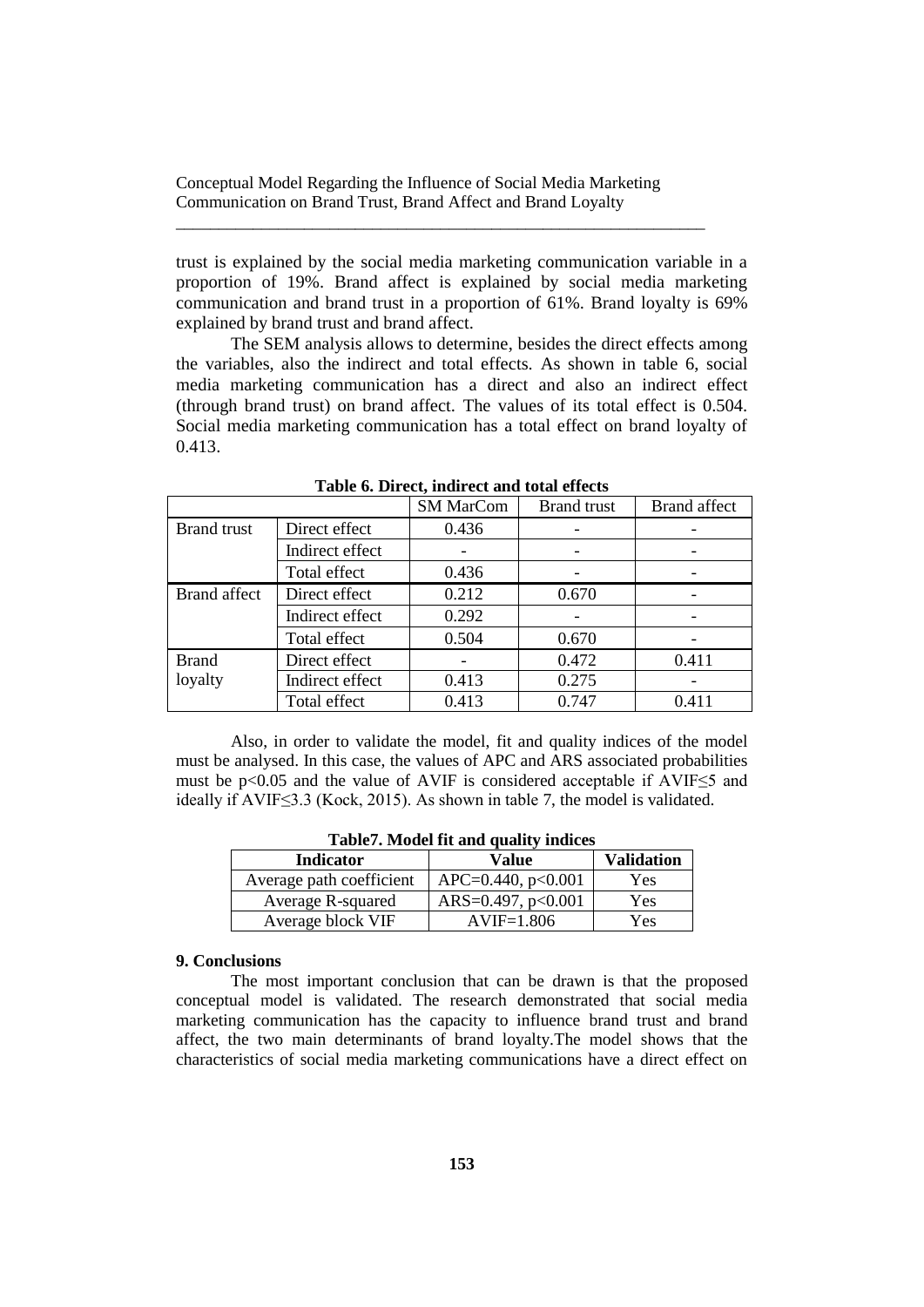brand trust and brand affect. It also demonstrates that brand trust has a direct effect on brand affect and on brand loyalty. Brand affect has also a direct effect on brand loyalty. Therefore, allfive research hypotheses were validated.

Another important conclusion is that all the measurement scales that were used in this reseach are valid and the measurements have a good explanatory and predictive capacity.

The main limit of this research comes form the fact that the model took into account only the attitudinal aspect of loyalty. Also, the applicability of the model is restricted only to the category of electronic products brands. Another limit comes from the fact that the sample is not representative at a national level.

Therefore, a future research direction could be directed towards analyzing the influence of social media marketing communication on behavioral loyalty. Also,the applicability of the model could be improved by analyzing different types of brands, including brands of services.

## **ACNOWLEDGEMENT**

*The authors have contributed equally to the research and writing of this paper.*

#### **REFERENCES**

[1] **Aaker, D. (2005),** *Managementul capitalului unui brand: Cum sa valorificăm numele unui brand*;Brandbuilders, Marketing&Advertising Books, Bucharest;

[2] **Burmann, C.; Jost-Benz, M.; Riley, N. (2009),** *Towards an Identity-Based Brand Equity Model;Journal of Business Reseach*, vol. 62, no. 3, pp. 390-397;

[3] **Chaudhuri, A.; Holbrook, M.B. (2001),** *The Chain of Effects from Brand Trust and Brand Affect to Brand Performance: The Role of Brand Loyalty*; *Journal of Marketing*, vol. 65, no. 2, pp. 81-93;

[4] **Chi, H.K.; Yeh, H.R.; Yang, Y.T. (2009),** *The Impact of Brand Awareness on Consumer Purchase Intention: The Mediating Effect of Perceived Quality and Brand Loyalty;The Journal of International Management Studies*, vol. 4, no. 1, pp. 135-144;

[5] **Dahlgren, S. (2011),** *Brand Loyalty and Involvement in Different Customer Levels of a Service Concept Brand* ; Aalto University, School of Economics, Master's thesis, available online at:

[http://epub.lib.aalto.fi/en/ethesis/pdf/12534/hse\\_ethesis\\_12534.pdf;](http://epub.lib.aalto.fi/en/ethesis/pdf/12534/hse_ethesis_12534.pdf)

[6] **De Pelsmacker, P.; Geuens, M.; Van der Bergh, J. (2007),***Marketing Communications – A European Perspective (Third Edition)*;*Pearson Education Limited,* Essex;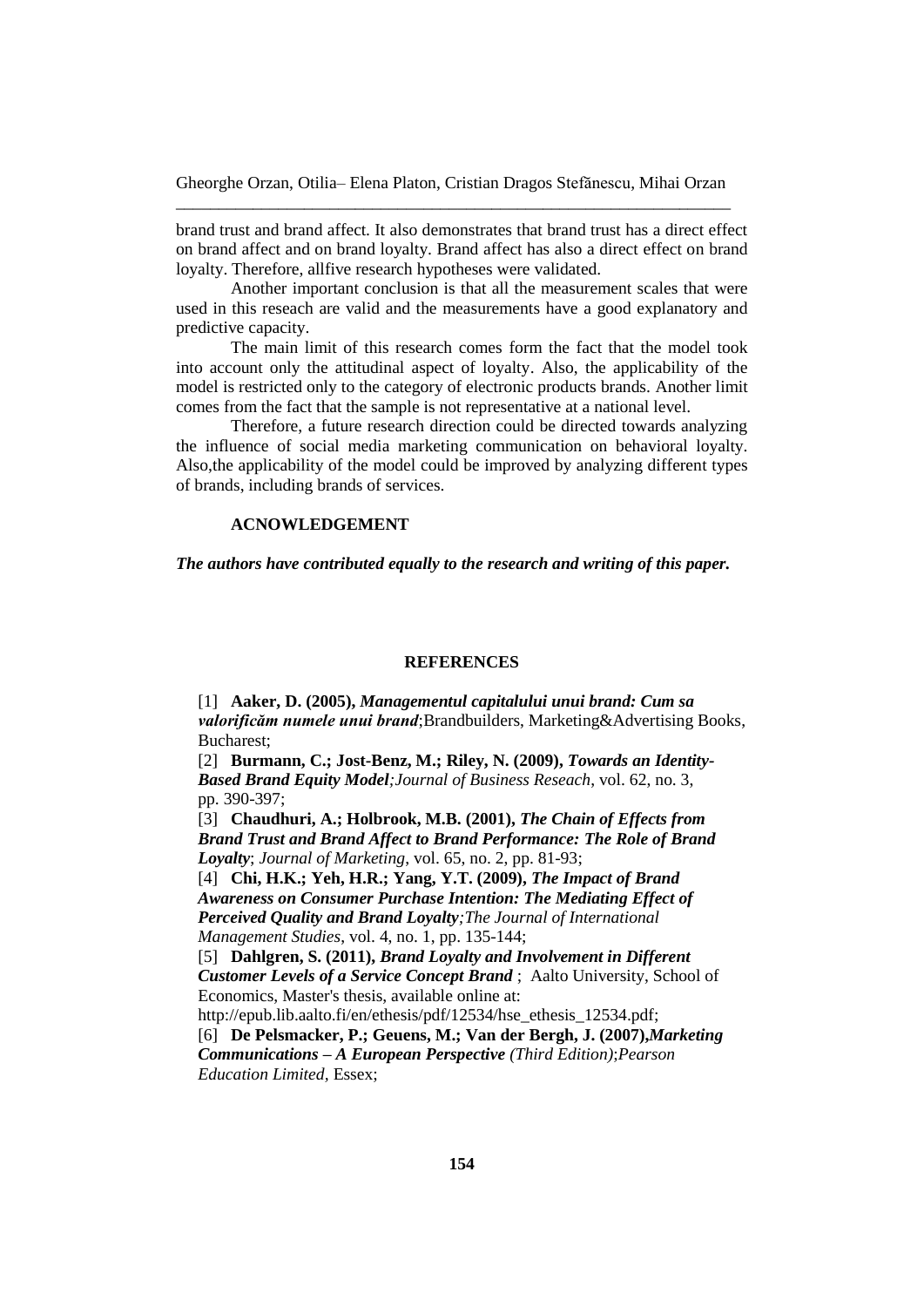\_\_\_\_\_\_\_\_\_\_\_\_\_\_\_\_\_\_\_\_\_\_\_\_\_\_\_\_\_\_\_\_\_\_\_\_\_\_\_\_\_\_\_\_\_\_\_\_\_\_\_\_\_\_\_\_\_\_\_\_\_\_

[7] **Geçti, F.; Zengin, H. (2013),** *The Relationship between Brand Trust, Brand Affect, Attitudinal Loyalty and Behavioral Loyalty: A Field Study towards Sports Shoe Consumers in Turkey;International Journal of Marketing Studies*, vol. 5, no. 2, pp. 111-119;

[8] **Goldsmith, R.E., (2012),** *Brand Engagement and Brand Loyalty*; In:*Branding and Sustainable Competitive Advantage: Building Virtual Presence* (editors Kapoor, A.; Kulshrestha, C.), Business Science Reference, pp. 121-135; [9] **Gunelius, S. (2011),***30-Minute Social Media Marketing*;*McGraw-Hill*, New York;

[10] **Halim, R.E. (2006),** *The Effect of the Relationship of Brand Trust and Brand Affect on Brand Performance: An Analysis from Brand Loyalty Perspective (A Case of Instant Coffee Product in Indonesia)***;**pp. 1-14, available online at: [http://ssrn.com/abstract=925169;](http://ssrn.com/abstract=925169)

[11] **Kabadayi, E.T.; Koçak Alan, A. (2012),** *Brand Trust and Brand Affect: Their Strategic Importance on Brand Loyalty;Journal of Global Strategic Management*, vol. 11, p. 80-88;

[12] **Khan, M.T. (2013),** *Customers Loyalty: Concept & Definition (A Review);International Journal of Information, Business and Management*, vol. 5, no. 3, p. 168-191;

[13] **Kock, N. (2014),** *Advanced Mediating Effects Tests, Multi-Group Analyses and Measurement Model Assessments in PLS-Based* 

*SEM*;*International Journal of e-Collaboration*, vol. 10, no. 1, p. 1-13; [14] **Kock, N. (2015),***WarpPLS 5.0 User Manual*; ScriptWarp Systems, Laredo;

[15] **Lau, G.T.; Lee, S.H. (1999),** *Consumers' Trust in a Brand and the Link to Brand Loyalty;Journal of Market Focused Management*, vol. 4, no. 4, pp. 341-370.

[16] **Macovei, O.I. (2014),** *Modelarea prin ecuatii structurale in cercetarea de marketing: Aplicatie practica* ; Universitara, Bucharest;

[17] **Mellens, M.; Dekimpe, M.G.; Steenkamp, J.-B.E.M. (1996),** *A Review of Brand-Loyalty Measures in Marketing;Tijdschrift voor economie en management*, vol. XLI, no. 4, p. 507-533;

[18] **Nam, J., Ekinci, Y., Whyatt, G.(2011),** *Brand Equity, Brand Loyalty and Consumer Satisfaction;Annals of Tourism Research*, vol. 38, no. 3, pp. 1009- 1030;

[19] **Nezakati, H.; Yen, C.P.; Akhoundi, M. (2013),** *Antecedents Impact on Brand Loyalty in Cosmetics Industry;Journal of Applied Sciences*, vol. 13, no. 1, p. 126-132;

[20] **Ouwersloot, H.; Duncan, T. (2008),***Integrated Marketing Communications (European Edition)*;*McGraw-Hill, London*;